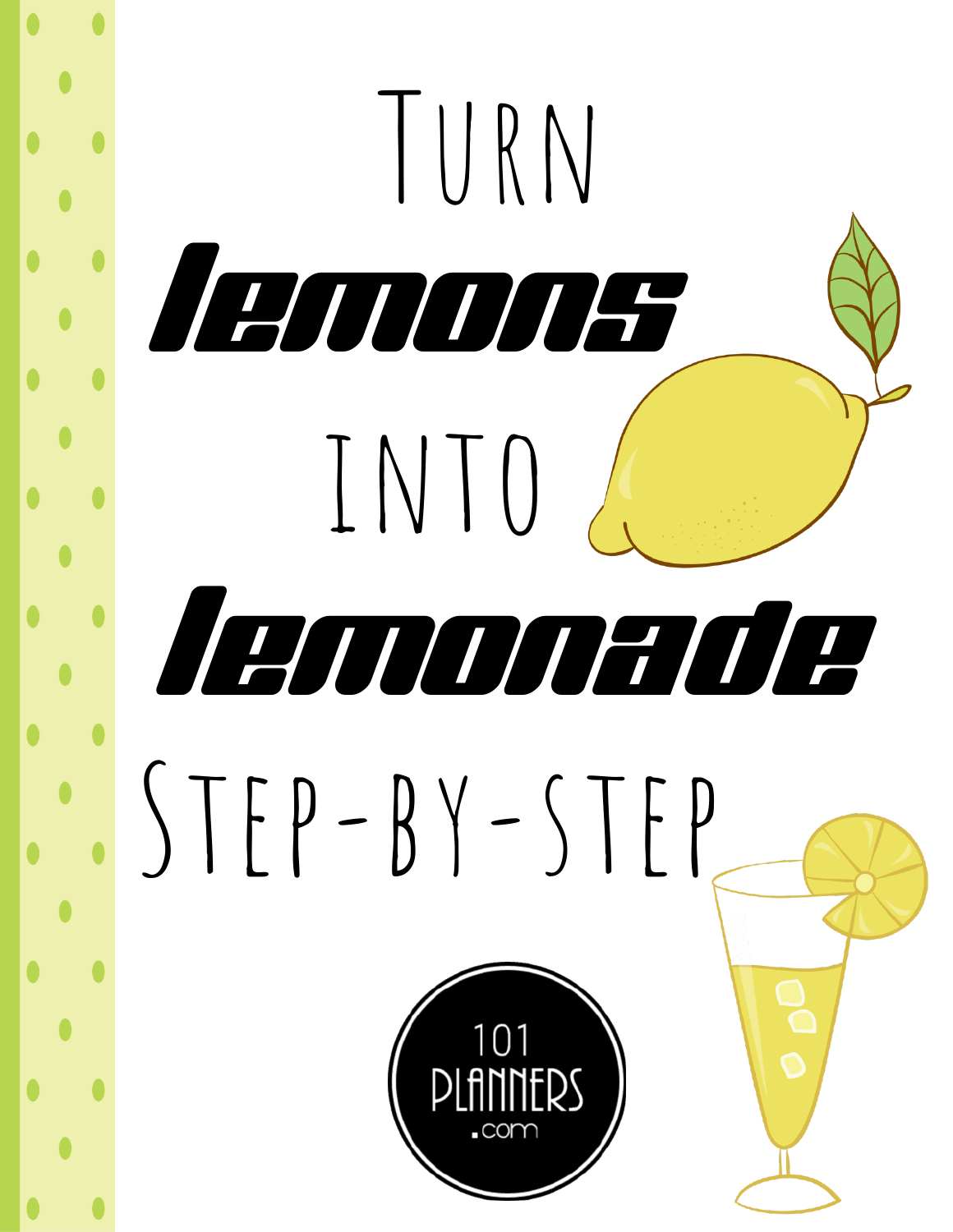### Step 1

Take 3 to 5 deep breaths. Make each one deeper than the previous one.

## Step 2

Describe the negative situation.





List each of the problems with the situation in the first column.

| Problem | Is this true? | Is there a solution? |
|---------|---------------|----------------------|
|         |               |                      |
|         |               |                      |
|         |               |                      |
|         |               |                      |
|         |               |                      |
|         |               |                      |
|         |               |                      |
|         |               |                      |
|         |               |                      |
|         |               |                      |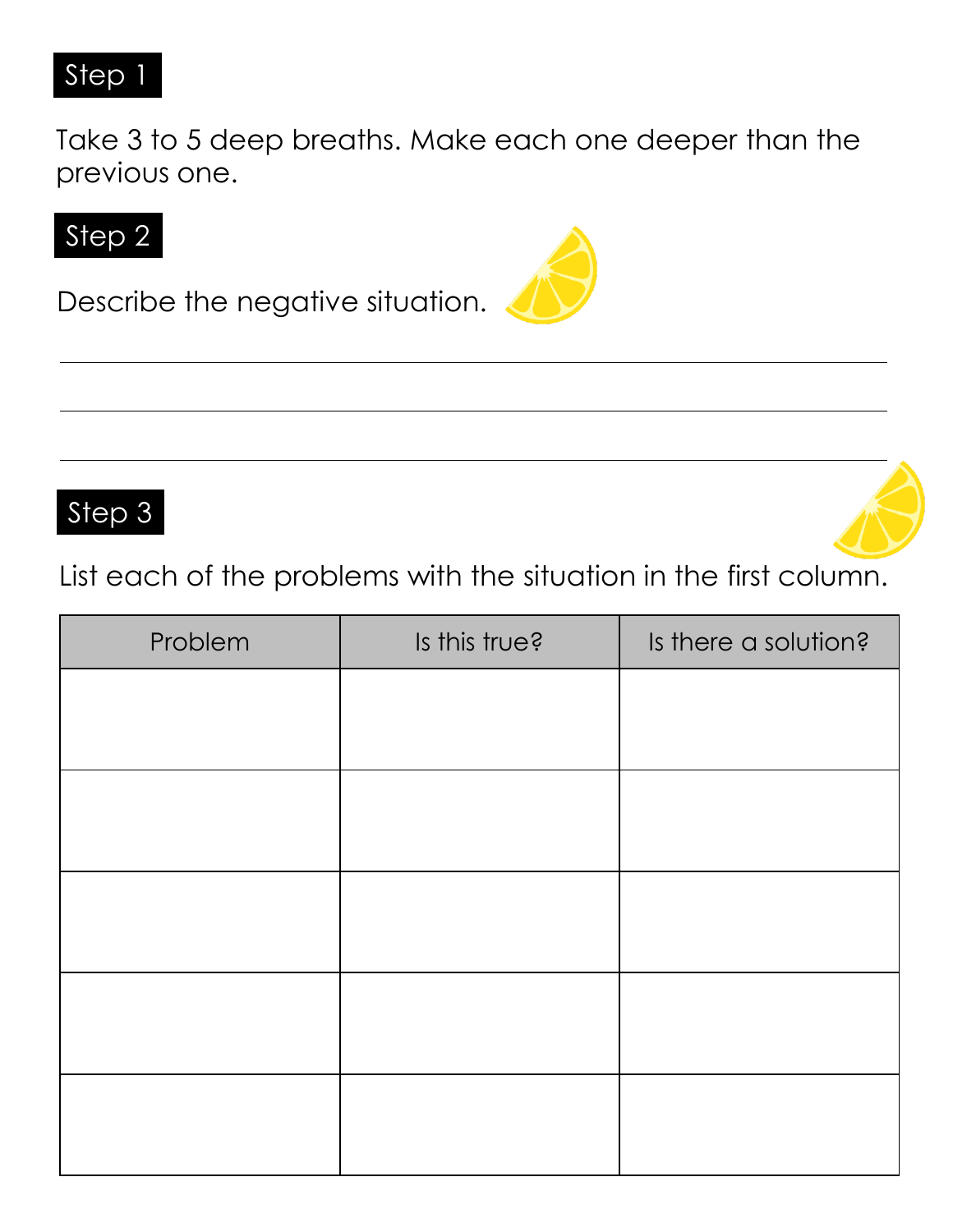## Step 4

Think about the negative situation (lemons). Ask yourself how true is my perception of the situation? Am I holding old judgments or stories about the situation that are clouding my view? Fill out the 2<sup>nd</sup> column.

#### Step 5

If you realize that the judgments are no longer true, acknowledge that they have served you in the past but they are no longer relevant. Release them and let them go. You don't need them anymore. Now, without those judgments and stories reevaluate the situation.

Our judgments, stories and resistance to a situation cause it to look more severe than it really is.

Accept the situation. Acknowledge that the situation is happening. You don't have to be happy about it but understand that it is happening. Our resistance to a situation is what causes us stress, not the situation itself. We can then see the situation more clearly and now are more open to see potential solutions that we didn't see before.

## Step 6

Think of a solution for each problem. Fill out the 3rd column.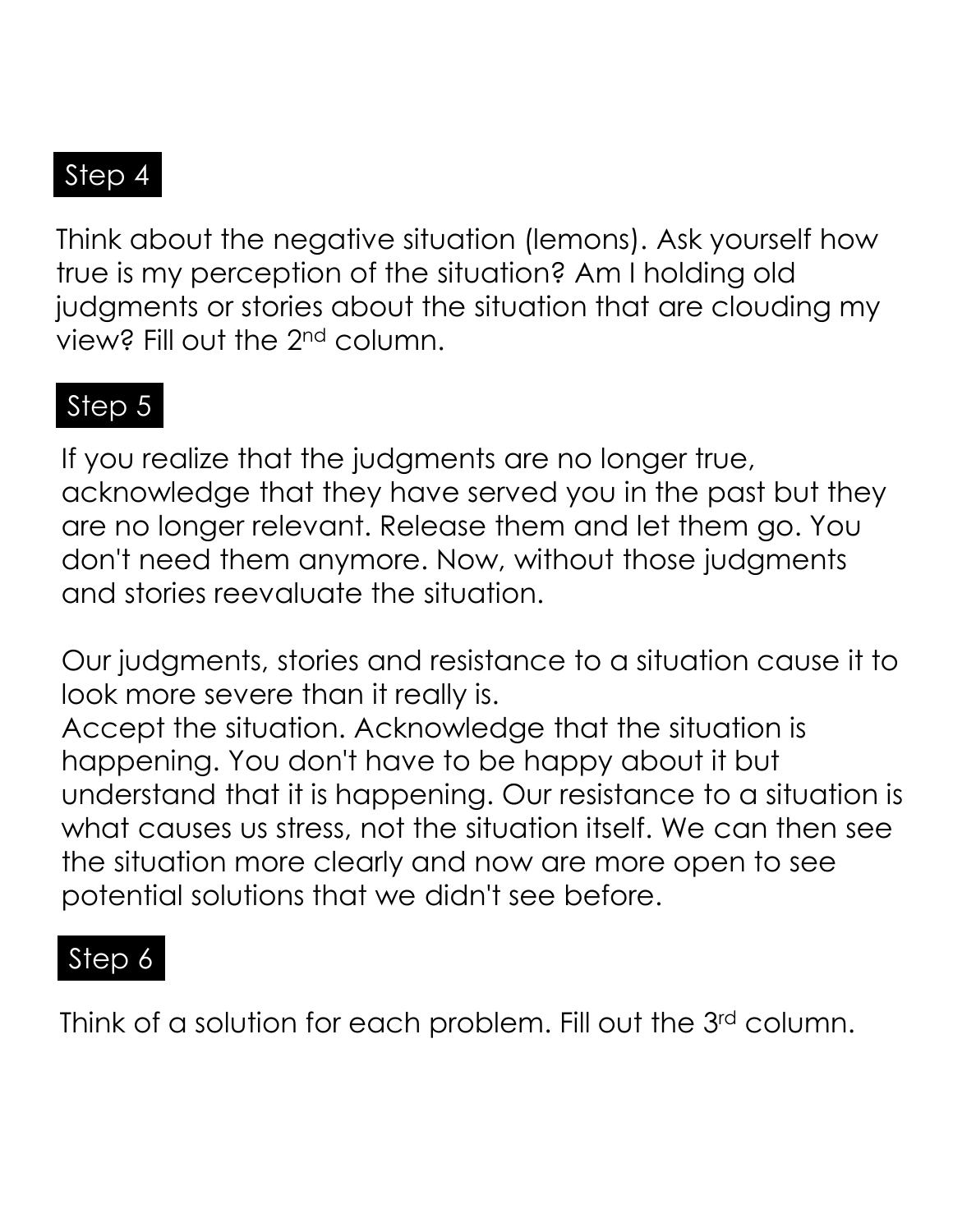

Think back to before the situation changed and things "seemed" better. What were the problems with the previous situation that was supposedly better?

| Problem | How could you solve this? |
|---------|---------------------------|
|         |                           |
|         |                           |
|         |                           |
|         |                           |
|         |                           |
|         |                           |
|         |                           |
|         |                           |
|         |                           |
|         |                           |

#### Step 8

Rephrase the situation as an opportunity to solve previous problems and improve your situation.

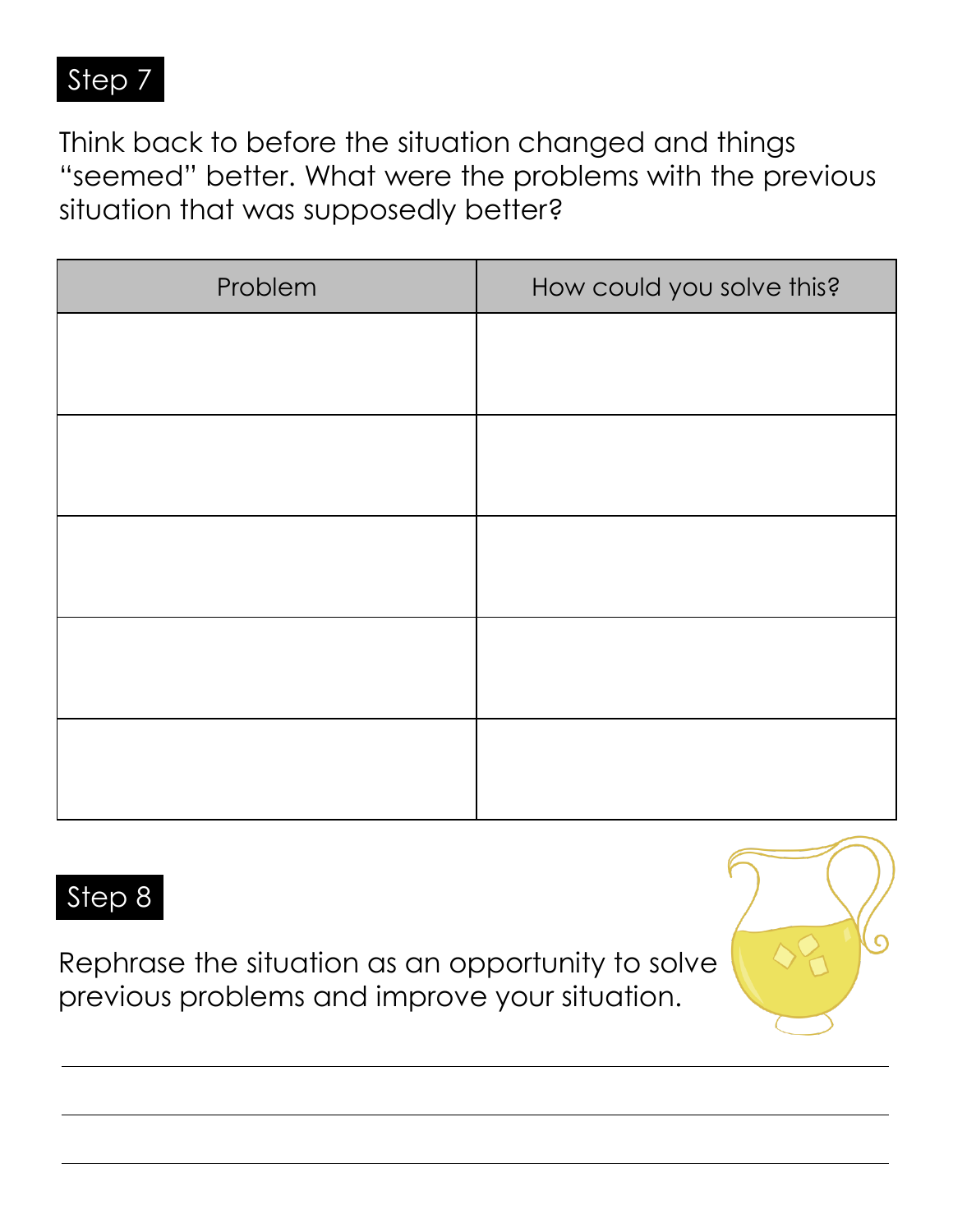#### Step 1

# Example

Take 3 to 5 deep breaths. Make each one deeper than the previous one.

## Step 2

Describe the negative situation.



### Step 3

#### List each of the problems with the situation.